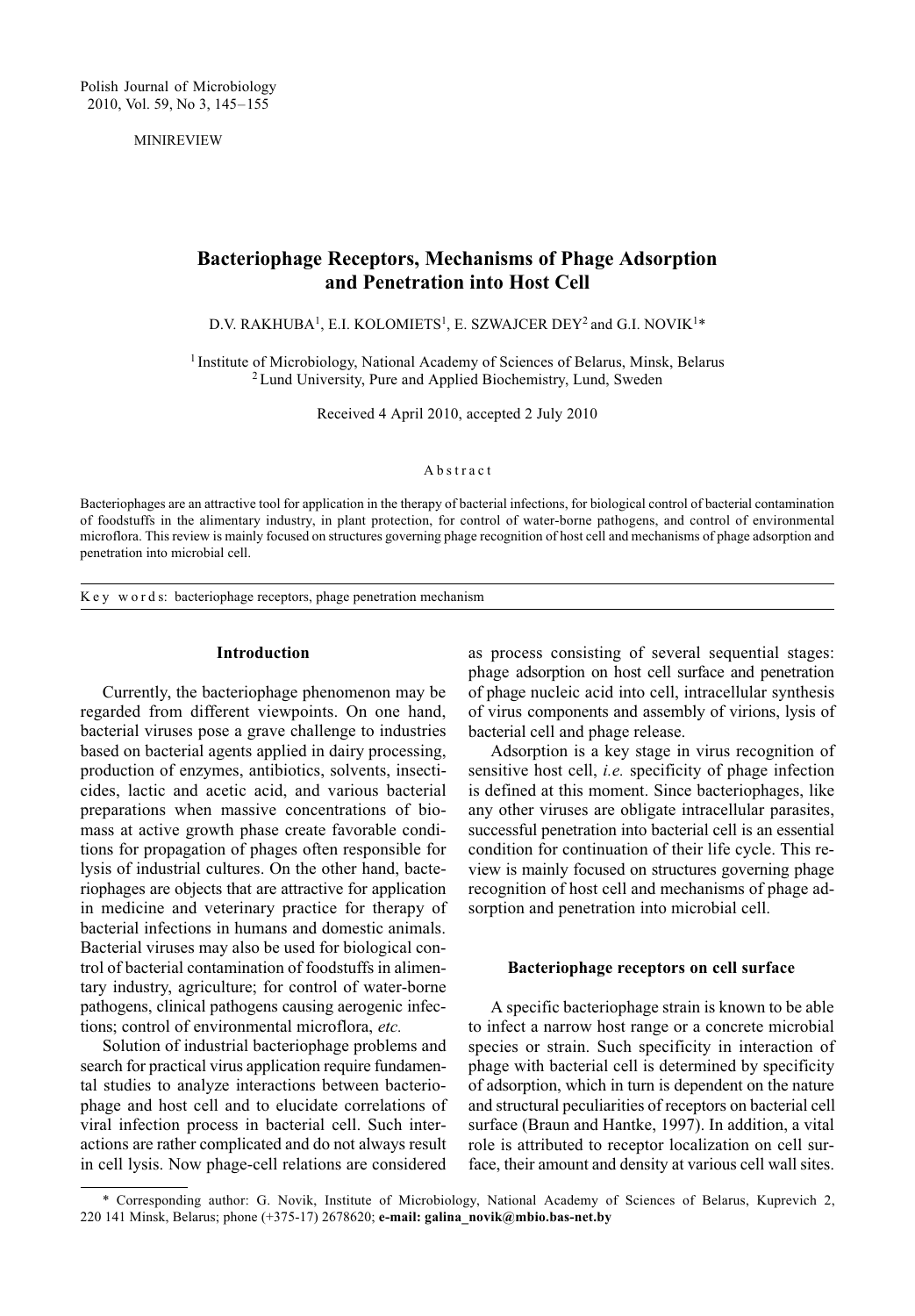The nature of receptors contacting bacteriophages is different for representatives of diverse taxonomic groups and is largely defined by composition of host cell wall and surface structures.

Receptors localized in cell wall of gram-negative bacteria. The outer membrane of gram-negative bacteria differs in structure from the inner membrane and from the plasma membrane of gram-positive microorganisms. One of the distinctive features is its high permeability caused by increased levels of integral proteins forming transport channels  $-$  up to 20 000 per cell (Nikaido, 2003). Another distinction is the presence in external lipid layer of a unique glycolipid - lipopolysaccharide (LPS) - typically exclusive for gram-negative bacteria. Proteins localized in membrane and various LPS sites may serve as bacteriophage receptors. In many cases phages require molecules of both types for adsorption (Lindberg, 1973).

Protein receptors. Proteins of outer membrane may be subdivided into 5 classes: 1) structural proteins interacting with peptidoglycan layer; 2) specific and non-specific porins forming membrane channels; 3) enzymes; 4) substrate receptors with high affinity; 5) transport proteins responsible for secretion.

Among structural proteins serving as receptors for virus adsorption, transmembrane protein OmpA was characterized. This protein comprises 8 antiparallel \$-structures fixed inside membrane by non-covalent link to peptidoglycan layer with the free C-terminal vertex (Koebnik, 1999a; 1999b; Vogel and Jahnig, 1986). Mutants lacking the protein are distinguished by spherical shape and labile outer membrane. It was also shown that OmpA is involved in process of bacterial conjugation (Schweizer and Henning, 1977).

OmpA protein-LPS complex is capable to inhibit phage Tulb (coliphage isolated from effluents). Binding of bacteriophage with protein-LPS complex occurs reversibly, and precipitation of this complex with  $Mg^{2}$ leads to irreversible phage attachment. Apart from protein, the LPS molecule is not able to inhibit phage particles (Datta et al., 1977). OmpA protein inhibits bacteriophage K3 in the solution, while mutants defective in this protein are resistant to phage infection (Van Alpen et al., 1977; Scurray et al., 1974). Such findings testify to the receptor role of the protein with respect to Tulb and K3, yet phage-recognising sites are located at different areas of the molecule. This assumption is supported by the existence of mutants producing sufficient amount of OmpA protein and sensitive to phage K3 but showing resistance to phage Tulb (Henning *et al.*, 1978).

Porins were one of the first outer membrane proteins of gram-negative microorganisms to be characterized in detail (Nakae, 1976). These protein complexes are composed of 3 subunits forming the channel in bacterial membrane. Major proteins of this type in E. coli cells are OmpC and OmpF.

OmpC serves as a receptor for phages Hy2, ss4, Tulb and T4 (Scurray et al., 1974; Yu and Mizushima, 1982). Phage T4 utilized the protein as a receptor in combination with cell wall LPS. It was shown in experiments with LPS and OmpC mutants that absence of at least one receptor resulted in reduced efficiency of infection, whereas loss of both receptors induced bacteriophage resistance. Protein gp37 shaping tail fibers governs receptor recognition in phage T4 (Montag et al., 1990; Heller, 1990). The region is made up by approximately 14 amino acid residues and contains a large amount of histidine residues, responsible for OmpC recognition.

OmpF is a receptor for phage T2 (Riede *et al.*, 1985; Hantke, 1978). In contrast to T4 phage, the receptor recognizing site is located within the hypervariable region of protein gp38 attached to terminal part of protein gp37. Instead of hystidine bases, gp38 includes glycine sequences (up to 9 residues) at terminal and internal loci. Protein receptors in the cell wall of Shigella and E. coli were revealed for bacteriophage T6 (Jesaitis and Goebel, 1952; Michael, 1968). Manning and Reeves demonstrated that E. coli with tsx gene mutation displayed resistance to bacteriophage T6 infection and in subsequent papers they isolated and purified protein Tsx (product of tsx gene) controlling the transport of nucleotides and proved its receptor function (Manning and Reeves, 1976; 1978).

Selective transport protein LamB is the receptor for phage  $\lambda$  (Randall-Hazelbauer and Schwartz, 1973). Unlike non-selective porins OmpC and OmpF, this protein forms a narrow channel specific for transport of maltose and derived polymers, using aromatic positively charged aminoacid residues (Charbit et al., 1998). Bacteriophage  $\lambda$  recognizes LamB via protein  $gpJ$  – the factor defining host range of this phage.

Among enzymes localized in the outer membrane are proteases OmpT and OmpX which may serve as receptors for T-like phages with host range mutations M1 and Ox2, respectively (Hashemolhosseini et al., 1994a; 1994 b). Proteins TonA (later renamed FhuA) and TonB serve as receptors for phages T7, T5 and  $\varphi$ 80.

Receptors with high substrate affinity are components of active transport system. Their function is to carry out solid binding of substances below demand by passive transport system, namely vitamin B12 and iron ions as chelating agents (Frost and Rosenberg, 1975; Hancock et al., 1976; Bassford et al., 1976).

Secretory transport proteins accomplish the function similar to substrate receptors, but in opposite direction, *i.e.* they transport diverse compounds out of the cell. So far phages using this protein type as receptors have not been detected.

Lipopolysaccharide receptors. In addition to proteins, LPS is another constituent of the outer membrane in gram-negative bacteria serving as a receptor for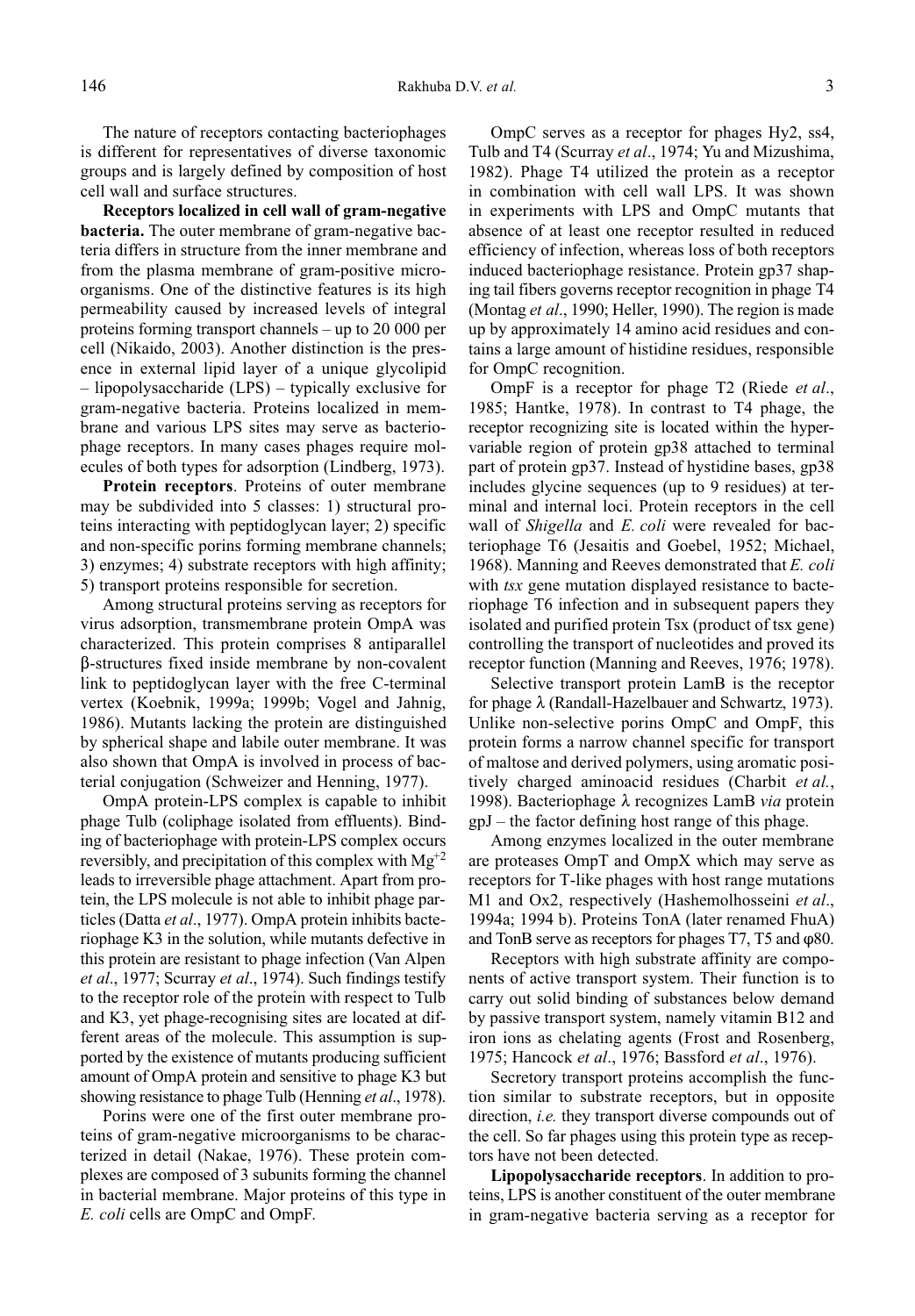bacteriophage adsorption. LPS is a complex polymer made up of monosaccharides and fatty acids. Structurally, it incorporates  $3$  parts  $-$  lipid A, core and O-chain (side chain, O-antigen). Lipid A usually is a disaccharide composed of two D-glycosamine moieties linked by  $\beta$ -1,6-bond with attached fatty acids (up to 8 residues) mediated by ester or amide group. Lipid A performs the role of hydrophobic anchor fixing in plasmatic membrane the whole construction bound via short oligosaccharide core to O-chain consisting of polymeric carbohydrate links (Wilkinson, 1996).

There are two types of LPS: Smooth (S) type is characterized by typical LPS structure, i.e. comprising lipid A, core and side chain.

Rough (R) type lacks O-chain but contains lipid A and the core.

Some bacteriophages might adsorb to both LPS types. Phages specific to S-type LPS display an extremely narrow host range specificity determined by large variability of O-antigen structure in bacteria of different taxonomic groups. Bacteriophages recognizing R-type and vice versa show a broader host range since the structure of LPS core is rather conservative in various species and genera of gram-negative bacteria.

A common feature of bacteriophages fixing to LPS O-chain is that their adsorption results in specific enzymatic cleavage of polysaccharide chain.  $\varepsilon^{15}$  and P22 may be referred to such phages possesing endorhamnosidase activity and ability to lyse the bond Rha-1  $\rightarrow$  3-Gal in O-antigen of Salmonella anatum and Salmonella typhimirium, respectively (Takeda and Uetake, 1973; Kanegasaki and Wright, 1973; Iwashita and Kanegasaki, 1973; 1976; Eriksson and Lindberg, 1977; Eriksson et al., 1979). Bacteriophage φ1 (Reske et al., 1973) infecting Salmonella johannesbury is characterized by endo-1,3-N-galactoseaminidase activity (Chaby and Girard, 1980; Girard and Chaby, 1981).

Bacteriophage  $\Omega$ 8 adsorbed on the surface of *E. coli* O8 shows endomannosidase activity, breaking down Man-1  $\rightarrow$  3-Man link between repeating oligosaccharides and releases prevailing levels of hexa- and nonasaccharides (Reske et al., 1973; Prehm and Jann, 1976; Wallenfels and Jann, 1974). It was demonstrated for bacteriophage Sf6 isolated from strain Salmonella flexneri serotype 3a that its adsorption is associated with hydrolysis of Rha-1  $\rightarrow$  3-Rha bond in O-chain of LPS (Lindberg et al., 1978). Virus H-F6S is able to bind to S. flexneri strains containing O-chain in LPS. Mutant strains lacking O-antigen are resistant to phage H-F6S but they are sensitive to other phages, like T3, T4, T7, with the respective receptors lying in the area of LPS core. It seems in wild-type strains these areas are hidden by O-chain complicating access for bacteriophages.

In common, bacterial viruses adsorbing to O-antigen chain of LPS in gram negative bacteria recognize it via enzyme localized at the tail end, which upon recognition and attachment hydrolyzes one of the bonds in polysaccharide chain of O-antigen. Besides, described  $b$ acteriophages have a similar morphology  $-$  hexagonal head, short tail with base plate where spikes are localized. According to Bradley classification they are referred to group C (Bradley, 1967), and to podoviridae family according to modern classification.

Position of a receptor in O-chain of S-type of LPS is described for phage 2. This bacteriophage infecting wild type strain of *Pseudomonas aeruginosa* B1 is affiliated to group B according to Bradley classification and to siphoviridae family according to modern classification because it has a long expanded tail (Bartell et al., 1971). This phage displays depolymerase activity owing to the constituent enzyme. After treatment of bacterial cells with purified enzyme isolated from virion, bacteria P. aerurinosa lose phage sensitivity (Castillo and Bartell, 1976).

As mentioned above, structure of R-type LPS is limited by lipid A and the core region. In some mutant strains the structure of LPS core could be incomplete which according to a series of reports may result from disruption in core biosynthesis process occurring at different stages. Such structural aberrations could severely affect bacteriophage adsorption. For instance, phage F0 lysing wild-type Salmonella strains containing LPS with complete core. N-acetylglucosamine residue linked to the rest of the chain with  $\alpha$ -1,2-bond is located at its terminal position. Mutants lacking this terminal glucosamine moiety are resistant to viral infection, and LPS isolated from such strains would not inactivate bacteriophage F0 (Lindberg, 1967; Lindberg and Hellerovist, 1971).

Phages  $\Phi$ X174, S13 and 6SR also require full LPS core for Salmonella and Shigella adsorption, with certain distinctions. Phage  $\Phi$ X174 infects *S. typhimirium* strains showing on outer membrane surface LPS with complete core not protected by O-antigen. Mutants lacking terminal N-acetylglucosamine are still able to bind virus, although at lesser degree. On the other hand, absence of terminal glucosamine residue does not influence adsorption of phage S13 (Jazwinski et al., 1975). Whole core terminating in glucosamine is essential for optimal adsorption of phage 6SR to cells of S. typhimirium and S. flexneri. Yet, mutants of S. typhimirium defective in core biosynthesis or mutants of S. flexneri containing LPS with disaccharide composed of glucose and heptose moieties at its terminal position are also sensitive to phage infection, but at a lower rate (Lindberg and Hellerovist, 1971).

The afore-mentioned phages behave in different way with respect to E. coli. Bacteriophage  $\Phi$ X174 lysing *E. coli* C loses ability to adsorb to LPS lacking in its core terminal galactose residue (Feige and Stirm, 1976). Similarly, strain E. coli K12 sensitive to phage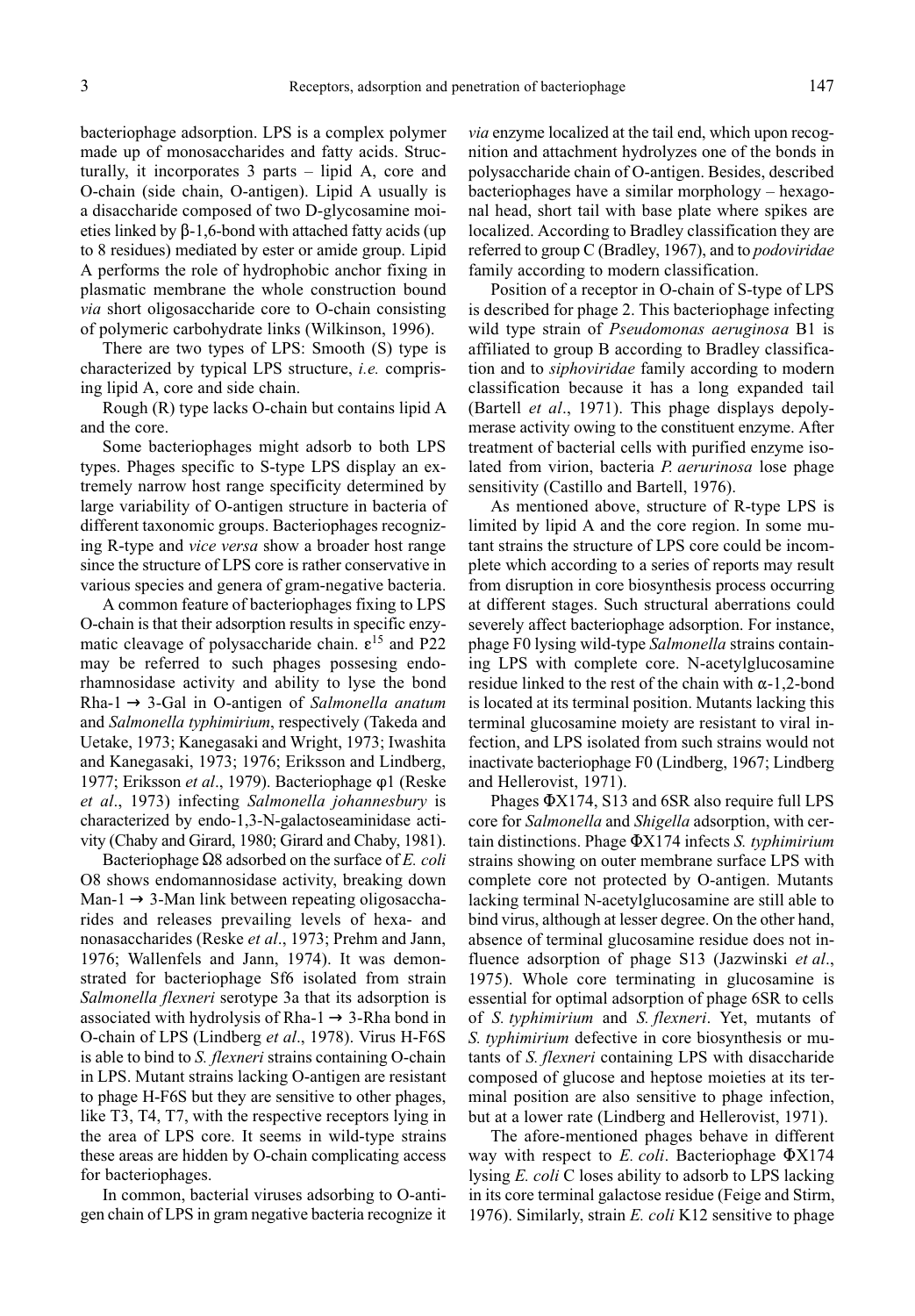6SR contains glucose moiety in the terminal position of LPS core (Picken and Beacham, 1977).

It is well known that receptors for T-phages, specifically T3, T4 and T7 are components of R-type LPS of Shigella and Esherichia (Jesaitis and Goebel, 1952; Michael, 1968; Weidel, 1958). Phage T3 is adsorbed on the surface of S. flexneri mutants harboring core terminated with glucose linked to heptose by glycoside bond. The LPS isolated from these strains possesses the highest inactivating capacity towards this virus. Phage T7 adsorbs best on S. flexneri mutants with core terminated with galactose residue bound to glucose. Mutant strains E. coli K12 with core ending up in heptose and glucose are able to adsorb phages T3 and T7 (Picken and Beacham, 1977). The highest inactivating potential for phage T4 was displayed by LPS isolated from S. *flexneri* possesing in the core terminal disaccharide glucose-heptose. Mutants with complete core are also sensitive to phage T4 infection but inactivating ability of their LPS is lower. In E. coli B cells the optimal receptor proved to be LPS containing Glu-1→3-Glu-1→3-Hep in core terminal position (Prehm et al., 1976).

Summing up, structure of LPS core responsible for recognition of the same bacteriophage may differ in bacteria of various microbial species and genera as demonstrated above by phages  $\Phi$ X174, 6SR, T3, T4 and T7. It appears that major role in the receptor formation is played by spatial configuration around terminal glycosidic bond rather than terminal residue in polysaccharide chain of the core (Feige and Stirm, 1976).

Receptors localized in cell wall of gram-positive bacteria. Cell wall of gram-positive bacteria significantly differs from the gram-negative species both in structure and chemical composition. The main component is peptidoglycan making up from 40 to 90% of the cell dry weight. Peptidoglycan is a heteropolymer composed of disaccharide monomer formed by N-acetylglucosamine and N-acetylmuramic acid. A tetrapeptide most often having the following structure: L-alanine  $-D$ -glutamic acid  $-L$ -diaminopimelic acid  $-D$ -alanine is attached to a hydroxy group of N-acetylmuramic acid. This tetrapeptide mediates covalent links between peptidoglycan fibers so that cell wall represents a solid cover adjacent to the cell plasma membrane.

Teichoic acids are the other vital constituents of gram-positive microorganisms. They are water-soluble polymers comprising glycerol or ribitol moieties linked together by phosphodiester bond and traversing peptidoglycan layer in direction perpendicular to the surface of plasmatic membrane. Most teichoic acids contain large ratio of D-alanine bound to free hydroxy groups, but other substitutes, like N-acetyl-D-glucosamine or D-glucose are found more often. Teichoic acids constitute the bulk of bacterial surface antigens.

Examined bacteriophages specific to Staphylococcus aureus, namely phages 3C, 52A, 71, 77, 79 and 80 are irreversibly inactivated by a complex of peptidoglycan and teichoic acids supplemented in addition by tetrapeptide attached to muramic acid. Reversible adsorption may be achieved during phage binding with teichoic acids connected with glycan fibers but irreversible procedure requires presence of tetrapeptide in the complex. Presence of N-acetylglucosamine in teichoic acid formula and O-acetyl groups in muramic acid residue is also essential for phage adsorption (Lindberg, 1973; Coyettl and Gheysen, 1968; Chatterjee, 1969; Gheysen et al., 1968; Murayama et al., 1968; Shaw and Chatterjee, 1971).

Microorganisms of the genus Bacillus have the structure of peptidoglycan and teichoic acids similar to that of S. aureus. The only distinction is that N-acetylglucosamine as component of teichoic acids is substituted for D-glucose (Jazwinski et al., 1975). Due to this structural resemblance phages specific for S. aureus may adsorb on the surface of B. subtilis (Rakieten and Rakieten, 1937). D-glucose moiety plays a key role for adsorption of bacteriophages specific for *B. subtilis.* Phages  $\Phi$ 1,  $\Phi$ 25,  $\Phi$ 29, SP3, SP10,  $SP02$  and  $\mu$  were not able to adsorb on the surface of B. subtilis mutants lacking D-glucose in teichoic acid composition (Glacer et al., 1966; Hemphill and Whiteley, 1975; Young, 1968; Lindberg, 1973). Yet, some phages could infect bacterial cell without glycosylated teichoic acids in case growth occurred on the surface of solid nutrient media rather than in submerged culture (Yasbin et al., 1976).

Protein GamR involved in adsorption of phage  $\gamma$ was identified in cell wall of B. anthracis. This protein is probably the component of cobalt transport system. B. cereus and B. thuringiensis also display on the surface GamR-like proteins. Only *B. cereus* is sensitive to phage  $\gamma$  infection although electron microscope studies have shown adsorption of phage particles to cells of both microbial species. It appears, missing additional surface structures in B. thuringiensis cells are indispensable for cell penetration and further phage propagation (Davison *et al.*, 2005).

Bacteriophages specific for Lactobacillus delbrueskii are inactivated by lipoteichoic acids isolated from cell wall of this microbial species. Inactivation degree depends on available D-alanine and L-glucose residues bound to fee hydroxyl groups of teichoic acids. An increase in D-alanine level results in reduced inactivating ability of lipoteichoic acids and their preliminary incubation with glucose-specific lectin ConA leads to complete inhibition of phage adsorption (Raisanen et al., 2007).

Bacteriophages infecting Lactococcus lactis initially adsorb to polysaccharide cell wall. For some phages this step is irreversible (Monteville et al., 1994;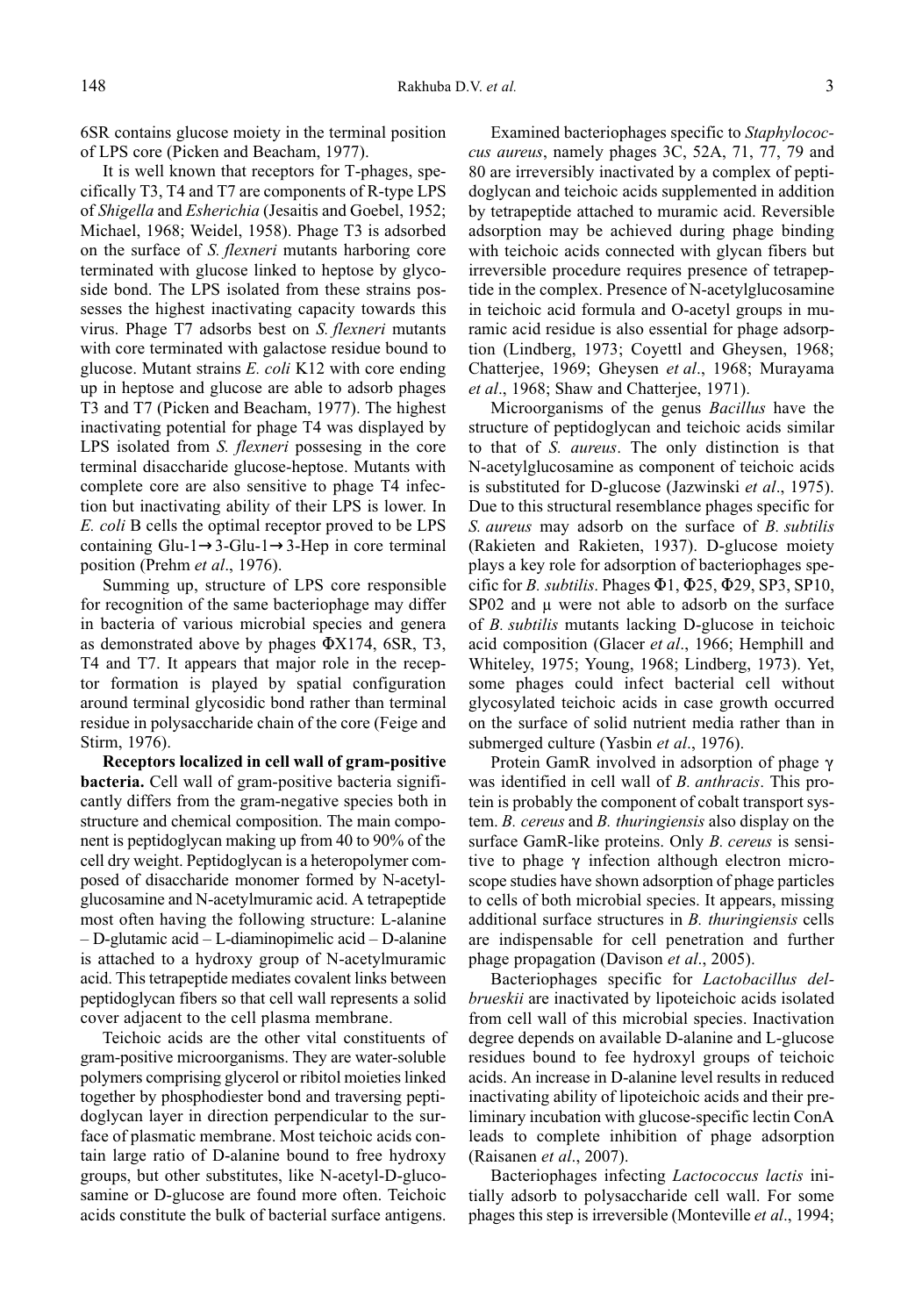Schafer et al., 1991; Valyasevi et al., 1990; Valyasevi et al., 1994). Rhamnose, glucose and galactose moieties, as a part of extracellular polysaccharides are responsible for primary recognition and attachment of phage virions. Phage eb7 is characterized by adsorption to glucosamine or galactosamine residues (Keogh and Pettingill, 1983). Viruses of lactic acid streptococci belonging to group 2c and phage kh require specific protein (a phage infection protein) for irreversible secondary binding with bacterial cell wall (Monteville et al., 1994; Babu et al., 1995; Geller et al., 1993; Valyasevi et al., 1991).

Receptors localized in capsular polysaccharides, pili and flagella. Many bacteriophages are attracted to bacterial pili, flagella, capsular and slime polysaccharides as receptors. Among viruses adsorbing to flagella several agents have been reported including phage  $\chi$  infecting representatives of Enterobacteriacae family  $-Salmonella, Serratia, and E. coli, phase PBS7$ attached to B. subtilis, B. pumilus, B. licheniformis, phage PBP7 specific to *B. pumilis*, phage  $7-7-1$  infects R. lupine (Shade et al., 1967; Lovett, 1972; Lotz et al., 1977). The phages have the same mechanism of adsorption, where the virion is fixed to the distal part of flagella *via* tail fibers. This adsorption stage is reversible; electron microscopic photos show that phage attachment does not result in release of nucleic acid from capside. Further on the virion moves closer to cell surface ultimately binding irreversibly to the baseplate of flagella.

Phages  $\Phi$ AcM4 and  $\Phi$ AcS2 infecting *Asticca*caulis biprosthecum also specifically adsorb to flagella via site connecting head and tail of the phage whereas distal part of the tail remains free for adsorption to the surface of bacterial cell (Pate et al., 1973). The attached virion is able to move along flagella towards cell and also may adsorb to the surface of neighbor cell.

Many bacteria have external protective layers in the form of capsules or slime. Such layer may block access of bacteriophage to receptor localized in the cell wall or may be used for adsorption of phages, particularly those which fail to attach to bacteria devoid of capsules (Chakrabarty et al., 1967; Park, 1956).

One of the bacteriophage receptors located in capsules of gram-negative bacteria is Vi-antigen typical for representatives of Salmonella, Citrobacter and E. coli. The polymer consists of residues of N-acetyl-Dgalactosaminuronic acid linked by  $\alpha$ 1,4-bond and partially O-acetylated (Luderitz et al., 1968). Studies on interaction of phage II with isolated Vi-antigen demonstrated that virion adsorption was accompanied by enzymatic cleavage of side acetyl groups while total chain depolymerisation did not occur (Taylor, 1965; 1966). The enzyme catalytically governing this reaction is localized in phage tail. Deacetylated Vi-polysaccharide loses capacity of further phage binding, but this property is recovered after reverse acetylation. It should be noted that such interaction is reversible, while components of bacterial cell wall are essential for irreversible binding.

Adsorption of other phages to capsular polysaccharides is also associated with enzymatic activity but in this case it is aimed at depolymerisation of main chain. Enzymes displaying endoglucosidase activity were characterized for phages of E. coli K29 and phage of Klebsiella K11 (Stirm *et al.*, 1971a; 1971b). Virus K2 hydrolyzes capsule of Aerobacter aerogenesis using glucane hydrolase (Yurewicz et al., 1971) splitting  $\alpha$ 1, 3-bond between galactose residues. A common feature of these phages is their similar virion morphology and the interaction of phages with capsular polysaccharides is a reversible process. The capsule acts as a receptor for initial phage attachment whereas cell wall components are essential for irreversible binding (Taylor, 1966; Stirm et al. 1971b).

Viruses of 2 types are present among bacteriophages that are able to adsorb to pili of RNA-containing viruses with isometric capsid and DNA-containing viruses in the form of filaments. A peculiarity of such phages is that they use as receptors only sex pili of bacteria, able to adsorb several hundred phage virions. Phages P17, M12, fr,  $Q\beta$ , f2, f4 infecting E. coli are most thoroughly studied among RNA-containing viruses. All above-mentioned phages composed of vast amount of identical subunits are about 27 nm in diameter (Hohn and Hohn, 1970). The second capside component is protein A responsible for recognition and adsorption of virion to pili (Roberts and Steitz, 1967). This protein is available in virion as one copy and upon RNA injection it penetrates into host cell with nucleic acid (Steitz, 1968a; 1968b; Krahn *et al.*, 1972).

DNA-containing filamentous phages recognizing pili as receptors may be subdivided into 2 groups: Ff and If phages adsorbing to terminal parts of F and I pili, respectively (Meynell and Lawn, 1968; Schlesinger, 1932). Unlike RNA-containing phages, only few virions may adsorb to one pilus. Binding is also mediated by protein A, similar to RNA phage case (Meynell and Lawn, 1968).

#### Mechanisms of phage adsorption and penetration

Rate of adsorption is the value characteristic of each phage-host pair and it may vary depending on concentration of phage/host. Since bacteriophages do not have specific structures responsible for virion motion and, consequently, they cannot move independently, the adsorption process is the result of random phage-cell collision described by active mass law (Schlesinger, 1932). It appears therefore that as concentration of virions and bacterial cells grows, the number of random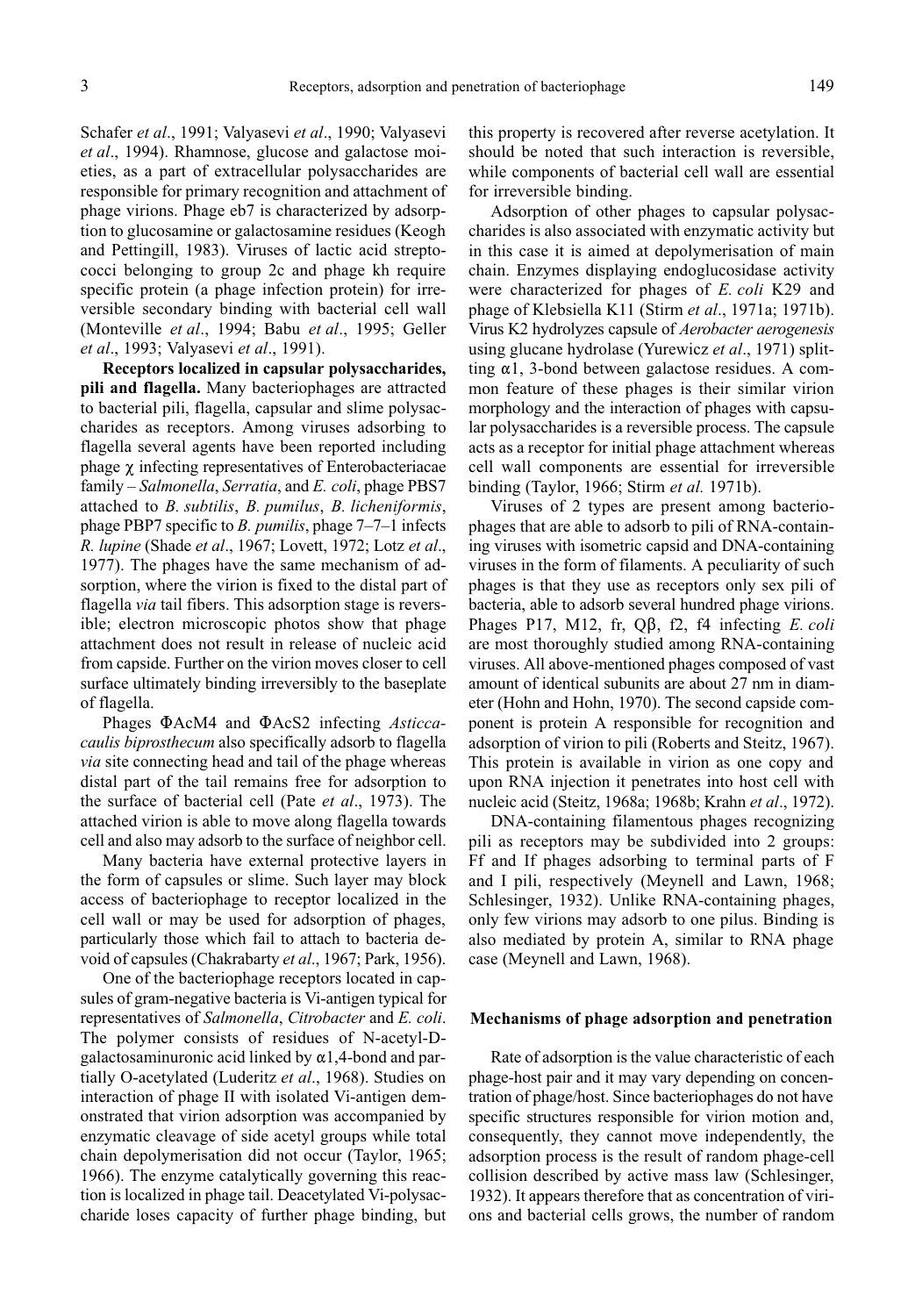collisions tends to rise which, in turn, leads to higher adsorption rate.

Rate of adsorption is also determined by a series of diverse non-specific physical-chemical factors (pH, temperature, presence in the media of certain substances and ions) and depends on host physiological state and cultural conditions (Hershey et al., 1994; Delbruck, 1940; Quiberoni and Reinheimer, 1998; Sillankorva et al., 2004).

Virion adsorption on host cell surface is usually illustrated as the process consisting of 2 stages: reversible and irreversible binding. It should be noted that molecular mechanisms of interaction at both stages of adsorption are specific for different phagehost systems and they may vary significantly in representatives of diverse taxonomic groups.

As a rule, penetration of nucleic acid takes place after irreversible adsorption phase. Mechanisms of this process are specific for each phage, or phage group. Electrochemical membrane potential, ATP molecules, enzymatic splitting of peptidoglycan layer or all three factors may be vital for penetration of genetic material inside the bacterial cell.

Processes of adsorption and phage penetration into cells are investigated in most detail for viruses of E. coli, namely T4, T5, T7 (Letellier et al., 2004). Some findings are available on processes of adsorption and penetration of viruses incorporating plasmatic membrane. Below these mechanisms will be considered separately for each virus.

T4-like phages. Initial stage of adsorption for T4-like bacteriophages consists in reversible attachment of long tail fibers to specific receptors on the surface of outer membrane. It is necessary for successful infection that 3 or more of tail fibers could adsorb to cell surface since they play a critical role in triggering conformational changes of phage tail essential for DNA penetration into the cell (Crawford and Goldberg, 1977; 1980; Arscott and Goldberg, 1976).

After phage gets attached to the cell *via* long fibers, baseplate changes its shape and as a result it takes stellar conformation. Finally 6 short fibers are generated and they irreversibly adsorb to heptose moiety in LPS core (Riede *et al.*, 1985, Montag *et al.*, 1987). Conformational alteration of baseplate simultaneously launches contraction of tail sheaths so that inner hollow tube punctures bacterial outer membrane (Moody, 1973). To facilitate penetration through peptidoglycan layer, enzyme  $lysozyme - an integral part of base$ plate protein gp5 is localized at the end of the tube. X-ray spatial analysis of the complex has revealed that domain responsible for peptidoglycan degradation is located at C-terminal part of spike-form structure (Kanamaru et al., 2002). Contact of this site with phosphatidylglycerol of the inner membrane is a signal for DNA transport along tail tube and its introduction into the cell. Specific mechanism of DNA penetration via inner membrane remains to be elucidated, yet it is clear that phage tail does not penetrate through inner membrane and the process requires electrochemical potential on the inner membrane (Labedan and Goldberg, 1979).

Bacteriophage T7. Phage T7 infection results in restructuring of tail proteins making up a cylinder shape inside phage head. This structure consists of 3 protein gp16 copies, 12 protein gp15 copies and 18 protein gp 14 copies. In addition, phage head contains 2 other proteins playing a key role in DNA transport into the cell  $-$  gp13 and gp7.3. DNA molecule is spiraled onto the cylinder formed within the capsid.

Initially, phage T7 interacts with bacterial LPSs via tail fibers. As soon as such contact occurs, the signal triggering irreversible virion binding is transmitted into phage capsid. Phage tail, tail fibers and protein gp13 are involved in signal transfer. Irreversible binding is associated with degradation of proteins gp13 and gp7.3 while proteins  $gp14-16$  pass through phage tail channel and shape the pathway across bacterial cell wall (Molineux, 2001; 2005). N-terminal part of gp16 is homologous to bacterial lytic enzyme transglycosylase making a major contribution in the restructuring of the peptidoglycan layer. Perhaps this domain is responsible for penetration of formed tubular structure through peptidoglycan to the inner membrane.

DNA transport *via* the channel slows down when the first 850 base pairs get into the cell. The reason is protein gp16 serves as a special clip retarding rate of DNA penetration. The essence of this mechanism is that partial DNA uptake initiates transcription process and produces inhibitor of cell restrictases. Slow penetration of nucleic acid allows to synthesize this inhibiting factor earlier than DNA sites sensitive to restrictases appear inside the cell (Molineux, 2001; 2005).

T5 and similar phages. Bacteriophage T5 includes hexagonal head 90 nm in size and long flexible tail around 200 nm. Protein FhuA localized in cellular outer membrane and engaged in transport of iron into the cell acts as a receptor for this phage. Adsorption to such protein is energy-sparing and irreversible, leading to DNA release in absence of other factors (Letellier et al., 2004).

It was shown that besides irreversible adsorption, T5 is able to bind reversibly to O-antigen of bacterial LPS (Heller and Braun, 1979; 1982). Irreversible binding accelerates DNA introduction into host cell but it is not a crucial factor in adsorption process. This conclusion was made after it was proven that loss of tail fibers by the phage and lack of LPS O-chain in bacteria would not affect plating efficiency.

The precise mechanism of DNA cellular uptake has not been established so far. It is known that injection of genetic material proceeds in 2 stages. Introduc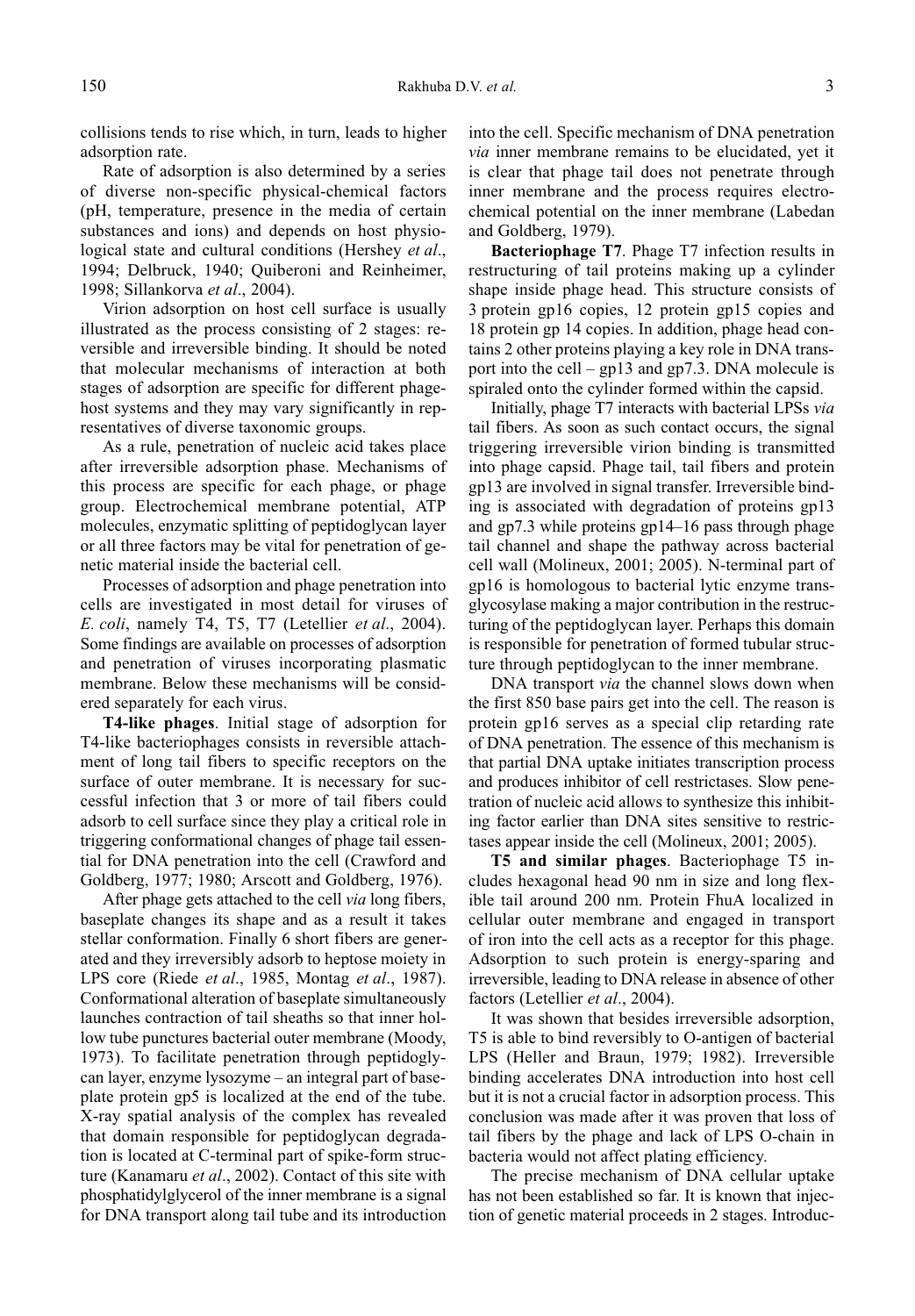tion of 8% DNA into cytoplasm causes a pause lasting 4 minutes (Lanni, 1965; 1968). Entered viral DNA controls synthesis of proteins responsible for degradation of bacterial DNA and switching off its transcription. Later DNA transport is resumed and the rest of nucleic acid is transferred inside bacterial cell.

Phages  $T1$  and  $\varphi$ 80 use the same transport protein FhuA as a receptor, although adsorption to it requires energy. Electrochemical proton gradient generated on inner membrane of bacterial cell by electron transport chain is applied as energy source. Electrochemical potential is transmitted to outer membrane via mediation of protein TonB. Its N-terminal part is anchored to cell inner membrane, while C-terminal interacts with FhuA receptor. Specific mechanism of energy transfer and mechanism of DNA transport into bacterial cell remains to be decoded.

Bacteriophages incorporating plasmatic membrane. Bacterial viruses structurally comprising lipid bilayer attract vivid interest due to large diversity of mechanisms engaged in viral infection of host cell. For instance, morphologically identical DNA-containing phages PRD1 and PM2 use different receptors for adsorption, have distinct cell penetration mechanisms and infect different hosts. Bacteriophage PRD1 is characterized by a relatively broad host range, including E. coli, P. aeruginosa, S. enteric, but it can infect only strains carrying conjugative plasmids of N, P or W type (Olsen et al., 1974). These plasmids encode bacteriophage receptor (Lyra et al., 1991). Capsid in the form of an icosahedron is constituted from 24 copies of protein P3, and each vertex is crowned with spikes consisting of proteins P2, P5 and P31 (Benson et al., 1999; Butcher et al., 1995; Mindich et al., 1982; Grahn et al., 1999; Rydman et al., 1999). Membrane vesicle surrounding double-stranded DNA is inside the capsid. Protein content in the membrane is approximately 50%.

At the first stage of adsorption the phage is reversibly bound to cell receptor via protein P2 and as a result spiky protein complex (P2, P5, P31) and a part of capsid proteins (P3) are released. Such modifications produce a hole in capsid envelope (Rydman et al., 1999). Further on phage membrane within the capsid is subjected to structural regrouping, yielding tubular tail penetrating into the bacterial cell via outer membrane and peptidoglycan layer (Lundstrom et al., 1979; Bamford and Mindich, 1982). Two proteins possessing lytic activity  $- P7$  and P15 are localized in the newly generated membrane tube. These proteins acting concertedly break down peptidoglycan at the penetration site, generating small holes (Rydman and Bamford, 2000). Reaching internal membrane, bacteriophagederived tube fuses with it, releasing DNA into cytoplasm. The process is accompanied by massive extracellular secretion of potassium ions and ATP molecules (Daugelavicius et al., 1997).

Phage PM2 also includes intracapsid membrane vesicle surrounding double-stranded DNA molecule (Espejo and Canelo, 1968). Penetration mechanism of genetic material in host cell is not thoroughly investigated but available data indicate that it differs significantly from that in phage PRD1. Adsorption to host cell surface is followed by capsid dissociation into protein constituents. Increased membrane permeability for lipophylic molecules of gramicidine B is also observed, pointing to potential fusion with bacteriophage membrane (Kivela et al., 2004). Protein P7 possessing lytic activity and probably playing an important role in the process of penetration through peptidoglycan layer was identified in membrane vesicle (Kivela et al., 2004). Penetration of genetic material inside the cell is associated with depolymerisation of the microbial inner membrane.

RNA-containing bacteriophage  $\varphi$ 6 entering P. syringae cell, apart from nucleic acid, should inject RNA-dependent-RNA-polymerase because the host cell does not contain enzymes able to transcribe viral RNA. Structural peculiarity of this phage is the presence of outer lipid-protein envelope surrounding a capsid with confined complex  $-$  RNA plus RNApolymerase (Bamford et al., 1976; Butcher et al., 1997; Kenney et al., 1992; Vidaver et al., 1973; Daugelavicius et al., 2005). Main receptors for phage  $\varphi$ 6 are type IV pili (Bamford et al., 1976; Vidaver et al., 1973) where phage is attached via protein P3 (Daugelavicius et al., 2005; Romantschuk and Bamford, 1985). Integral protein P6 localized in plasmatic membrane of the virion initiates fusion of host outer membrane and phage lipid envelope (Daugelavicius et al., 2005; Bamford et al., 1987). As a result of such membrane integration the virus capsid with contained nucleic acid floods into the periplasmic space. Endopeptidase P5 localized in the capsid envelope splits the peptidoglycan layer at the point of attack and the virus nucleocapsid reaches the internal membrane of the bacteria, (Daugelavicius et al., 2005., Caldentey and Bamford, 1992; Mindich and Lehman, 1979). According to electron microscopy observations, the final stage of virus penetration into bacterial cell envisages generation of membrane vesicle incorporating phage nucleocapsid (Peisajovich and Shai, 2002). The process is similar to viral endocytosis in humans and animals (Smith and Helenius. 2004). Mechanisms of disclosing vesicle in host cytoplasm and virion decoating are not well established to date.

DNA-containing phage Bam35 infects cells of gram-positive bacteria B. thuringiensis and contains plasmatic membrane located within the capsid. The mechanism of phage penetration into the cell is not fully investigated. It is known that N-acetylmuramic acid residue  $-$  a cell wall component  $-$  serves as a receptor. Penetration through the peptidoglycan layer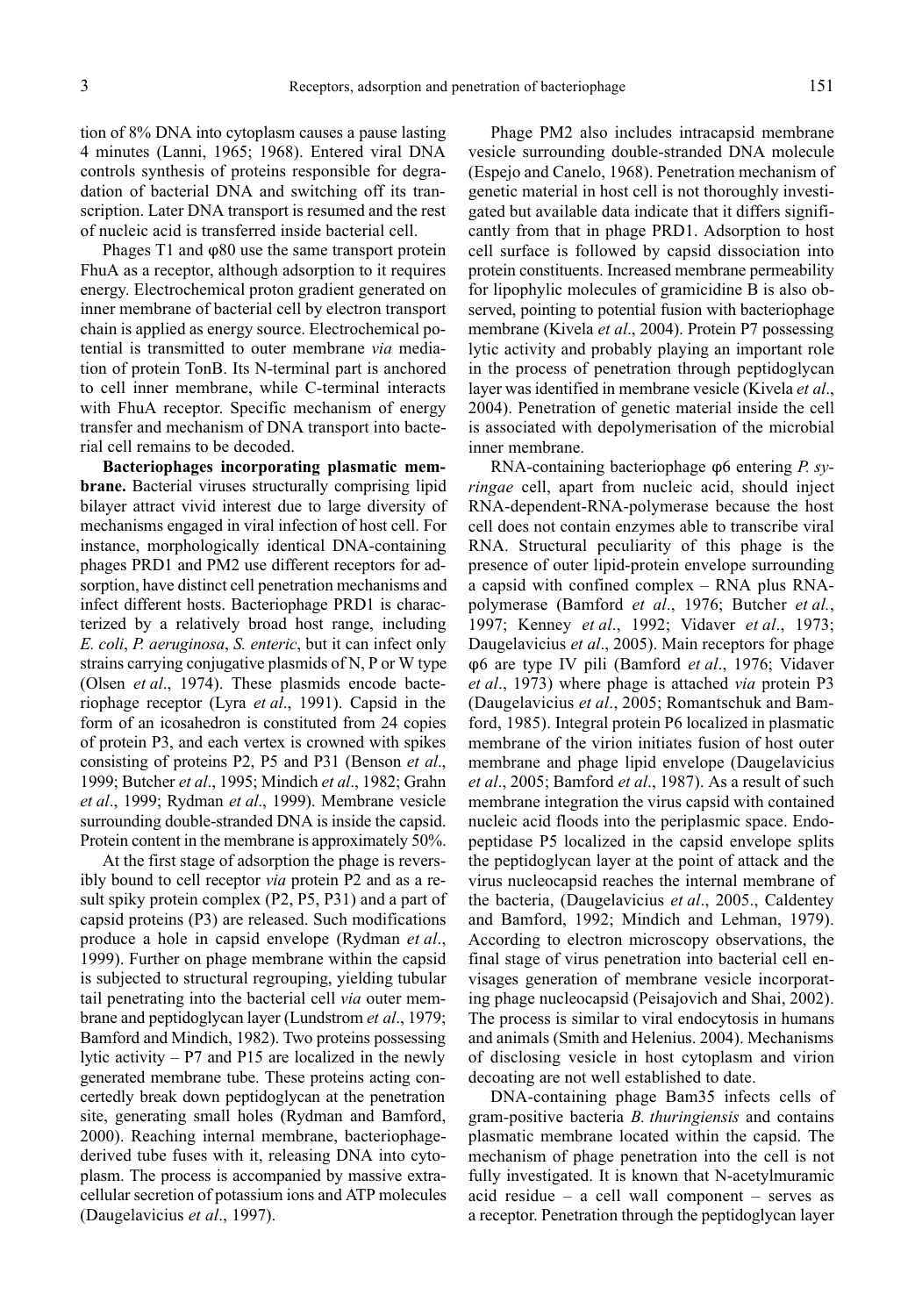is related to enzymes gp26 and gp30 localized in the capsid envelope. The transport of genetic material across the plasmatic membrane depends on presence of bivalent cations in the media, whereas phage adsorption and degradation of peptidoglycan are not dependent (Gaidelyte et al., 2006).

## Conclusions

The process of bacteriophage adsorption to a receptor on cell surface is the first stage in virus-host interaction. Adsorption phase defines phage-host specificity and mechanisms governing resistance of bacteria to virus infection. The nature of receptor, aspects of its chemical composition and spatial configuration, structure of viral receptor-binding protein and specific interaction mechanisms  $-$  all these factors play a key role in shaping stable bacteriophage-host population.

In early studies on phage-host interactions it was assumed to regard processes of adsorption and penetration of nucleic acid into bacterial cell separately from each other as different stages of a virus life cycle. The massive amount of data collected so far evidences a deep correlation between virus adsorption and penetration into bacterial cell. Irreversible adsorption stage virtually always initiates penetration of genetic material inside host cell. It appears desirable therefore to consider the first phase of interaction between virus and bacterial cell as a complex process comprising adsorption, structural alterations of virus and host cell wall and transport of nucleic acid into the cell.

It should be stated that analysis of literature findings indicates a large diversity of bacteriophage-host populations with respect to nature and structure of the receptor, virus antireceptor and molecular mechanisms of virion-cell interactions. It supports the conclusion that investigation of structural-functional aspects and interaction mechanisms for specific phage-host population is indispensable and doubts feasibility of creating general model embracing the whole spectrum of existing bacterial viruses and their hosts.

#### Acknowledgments

This work was supported in part by the grant from the Projects and Network Co-operation within the Visby Programmed University Co-operation with Central-Eastern Europe (Si reference number: Dnr 01147/2007).

### Literature

Arscott P.G. and E.B. Goldberg. 1976. Cooperative action of the T4 tail fibers and beseplate in triggering conformational change and in determining host range. Virology 69: 15-22.

Babu K.S., W.S. Spence, M.R. Monteville, B.L. Geller. 1995. Characterization of a cloned gene (pip) from Lactococcus lactis required for phage infection. Dev. Biol. Stand. 85: 569-575.

Bamford D. and L. Mindich. 1982. Structure of the lipid-containing bacteriophage PRD1. Disruption of wild-type and nonsense mutant phage particles with guanidine hydrochloride. J. Virol. 44: 1031-1038.

Bamford D.H., E.T. Palva and K. Lounatmaa. 1976. Ultrastructure and life cycle of the lipid-containing bacteriophage  $\varphi$ 6. J. Gen. Virol. 32: 249-259.

Bamford D.H., M. Romantschuk and P.J. Somerharju. 1987. Membrane fusion in prokaryotes: bacteriophage  $\varphi$ 6 membrane fuses with the Pseudomonas syringae outer membrane. EMBO J. 6:  $1467 - 1473$ .

Bartell P.F., T.E. Orr, J.F. Reese and T. Imaeda. 1971. Interaction of Pseudomonas bacteriophage 2 with the slime polysaccharide and lipopolysaccharide of Pseudomonas aeruginosa strain B1. J. Virol. 8: 311-317.

Bassford P.J., C. Bradbeer, R.J. Kadner and C.A. Schnaitman. 1976. Transport of vitamin  $B_{12}$  in tonB mutants of *Escherichia* coli. J. Bacteriol. 128: 242-247.

Benson S.D., J.K. Bamford, D.H. Bamford and R.M. Burnett. 1999. Viral evolution revealed by bacteriophage PRD1 and human adenovirus coat protein structures. Cell. 98: 825-833.

Bradley D.E. 1967. Ultrastructure of bacteriophages and bacteriocins. Bact. Rev. 31: 230-311.

Braun V., R.E. Hancock, K. Hantke and A. Hartmann. 1976. Functional organization of the outer membrane of Escherichia coli: phage and colicin receptor as components of iron uptake systems. J. Supramol. Struct. 5: 37-58.

Braun V and K. Hantke. 1997. Bacterial receptors for phages and colicins as constituents of specific transport systems. Microbial Interactions. Receptor and Recognition. 3: 101-137.

Braun V., K. Schaller and H. Wolff. 1973. A common receptor protein for phage T5 and colicin M in the outer membrane of Escherichia coli B. Biochim. Biophys. Acta. 323: 87-97.

Butcher S.J., D.H. Bamford and S.D. Fuller. 1995. DNA packaging orders the membrane of bacteriophage PRD1. EMBO J. 14: 6078-6086.

Butcher S.J., T. Dokland, P.M. Ojala, D.H. Bamford and S.D. Fuller. 1997. Intermediates in the assembly pathway of the double-stranded RNA virus  $\varphi$ 6. EMBO J. 16: 4477-4487.

Caldentey J. and D.H. Bamford. 1992. The lytic enzyme of the Pseudomonas phage 6: purification and biochemical characterization. Biochim. Biophys. Acta. 1159: 44-50.

Castillo F.J. and P.F. Bartell. 1976. Localization and functional role of the Pseudomonas bacteriophage 2 depolymerase. J. Virol. 18: 701-708.

Chaby R. and R. Girard. 1980. Adsorbtion and endo-glycosidase activity of phage  $\varphi$ 1 (40) on Salmonella johannesbury O polysaccharide. Virology. 105: 136-147.

Chakrabarty A. M., J.F. Niblack and I.C. Gunsalus. 1967. A phage-initiated polysaccharide depolymerase in Pseudomonas putida. Virology 32: 532-534.

Charbit A., J. Wang, V. Michel and M. Hofnung. 1998. A cluster of charged and aromatic residues in the C-terminal portion of maltoporin participates in sugar binding and uptake. Mol. Gen. Genet. 260: 185-192.

Chatterjee A.N. 1969. Use of bacteriophfage-resistant mutants to study the nature of the bacteriophage receptor site of Staphylococcus aureus. J. Bact. 98: 519-527.

Coyettl J. and J.M. Gheysen. 1968. Structure of the cell wall of Staphylococcus aureus strain Copenhagen. IX. Teichoic acid and phage adsorbtion. *Biochemistry*. 7: 2385–2389.

Crawford J.T. and E.B. Goldberg. 1977. The effect of baseplate mutation on the requirement for tail fiber binding for irreversible adsorption of bacteriophage T4. J. Mol. Biol. 111: 305-313.

Crawford J.T. and E.B. Goldberg. 1980. The function of tail fibers in triggering baseplate expansion of bacteriophage T4. J. Mol. Biol. 139: 679-690.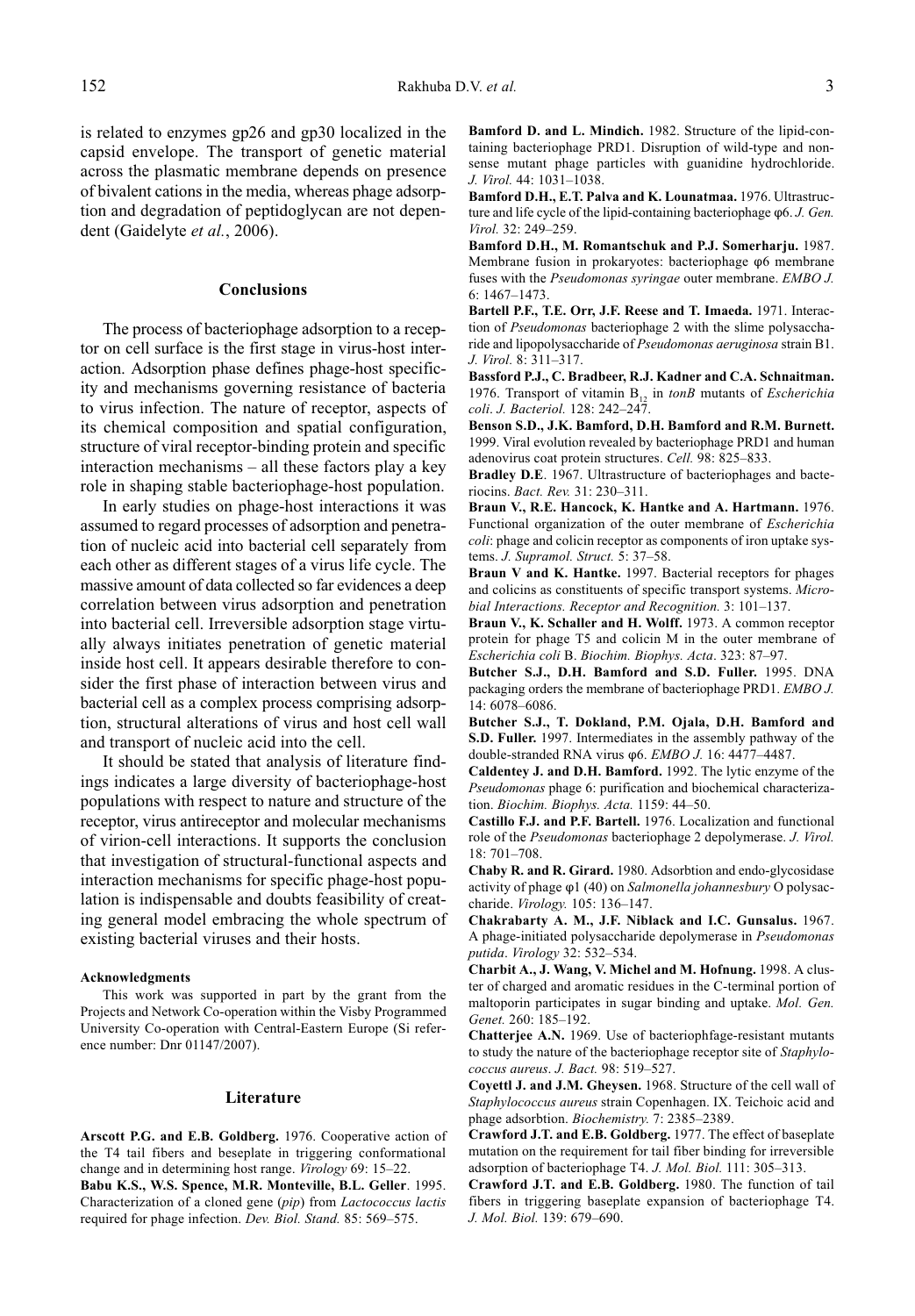Datta D.B., B. Arden and U. Henning. 1977. Major protein of the Escherichia coli outer cell envelope membrane as bacteriophage receptor. J. Bacteriol. 131: 821-829.

Daugelavicius R., J.K.H. Bamford and D.H. Bamford. 1997. Changes in host cell energetics in response to bacteriophage PRD1 DNA entry. J. Bacteriol. 179: 5203-5210.

Daugelavicius R., V. Cvirkaitė, A. Gaidelytė, E. Bakienė, R. Gabrėnaitė-Verkhovskaya, D.H. Bamford. 2005. Penetration of enveloped double-stranded RNA bacteriophages  $\varphi$ 13 and  $\varphi$ 6 into Pseudomonas syringae cells. J. Virol. 79: 5017-5026.

Davison S., E. Couture-Tosi, T. Candela, M. Mock and A. Fouet. 2005. Identification of the Bacillus anthracis  $\gamma$  phage receptor. J. Bacteriol. 187: 6742-6749.

Delbruck M. 1940. Adsorption of bacteriophage under various physiological conditions of the host. J. Gen. Physiol.  $23: 631-642$ . Eriksson U. and A.A. Lindberg. 1977. Adsorbtion of phage P22 to Salmonella typhimurium. J. Gen. Virol. 34: 207-221.

Eriksson U., S.B. Svenson, J. Lönngren and A.A. Lindberg. 1979. Salmonella phage glycanases: substrate specificity of the phage P22 endorhamnosidase. J. Gen. Virol. 43: 503-511.

Espejo R.T. and E.S. Canelo. 1968. Properties of bacteriophage PM2: a lipid-containing bacterial virus. Virology 34: 738-747.

Feige U. and S. Stirm. 1976. On the structure of the Escherichia *coli*  $C$  cell wall lipopolysaccharide core and on its  $\Phi$ X174 receptor region. Biochem. Biophys. Res. Commun. 71: 566-573.

Frost G. E. and H. Rosenberg. 1975. Relationship between the tonB locus and iron transport in Escherichia coli. J. Bacteriol. 124: 704-712.

Gaidelyte A., V. Cvirkaite-Krupovic, R. Daugelavicius, J.K. Bamford and D.H. Bamford. 2006. The entry mechanism of membrane-containing phage Bam35 infecting Bacillus thuringiensis. J. Bacteriol. 188: 5925-5934.

Geller B.L., R.G. Ivey, J.E. Trempy and B. Hettinger-Smith. 1993. Cloning of a chromosomal gene required for phage infection of Lactococcus lactis subsp. lactis C2. J. Bacteriol. 175: 5510-5519. Gheysen J.M., J.L. Strominger and D. Tipper. 1968. Bacterial cell wall. Comp. Biochem. Physiol. 26A: 53.

Girard R. and R. Chaby. 1981. Comparative studies on Salmonella johannesbury bacteriophages: morphology, virulence and interaction with the host cell lipopolysaccharide. Ann. Microbiol. (Inst. Pasteur) 132B: 197-214.

Glacer L., H. Lonesco and P. Shaefer. 1966. Teichoic acids as components of a specific phage receptor in Bacillus subtilis. Biochim. Biophys. Acta. 124: 415-417.

Grahn A.M., J. Caldentey, J.K. Bamford and D.H. Bamford. 1999. Stable packaging of phage PRD1 DNA requires adsorption protein P2, which binds to the IncP plasmid-encoded conjugative transfer complex. J. Bacteriol. 181: 6689-6696.

Hancock R.E.W., K. Hantke and V. Braun. 1976. Iron transport in Escherichia coli K12: involvement of the colicin B receptor and of a citrate-inducible protein. J. Bacteriol. 127: 1370-1375.

Hantke K. 1978. Major outer membrane proteins of *Escherichia* coli K12 serve as receptors for phages T2 (protein Ia) and 343 (protein Ib). Mol. Gen. Genet. 164: 131-135.

Hashemolhosseini S., Z. Holmes, B. Mutschler and U. Henning. 1994a. Alterations of receptor specificities of coliphages of the T2 family. J. Mol. Biol. 240: 105-110.

Hashemolhosseini S., D. Montag, L. Krämer and U. Henning. 1994b. Determinants of receptor specificity of coliphages of the T4 family. A chaperone alters the host range. J. Mol. Biol. 241: 524-533.

Heller K.J. 1990. Molecular interaction between bacteriophage and gram-negative cell envelope. J. Mol. Biol. 216: 327-334.

Heller K. and V. Braun. 1979. Accelerated adsorption of bacteriophage T5 to Escherichia coli F, resulting from reversible tail fiber lipopolysaccharide binding. J. Bact. 139: 32-38.

Heller K. and V. Braun. 1982. Polymannose O antigens of Escherichia coli: the binding sites for the reversible adsorption of bacteriophage T via the L-shaped tail fibers. J. Virol. 42: 222-227.

Hemphill H.E. and H.R. Whiteley. 1975. Bacteriophages of Bacillus subtilis. Bact. Rev. 39: 257-315.

Henning U., I. Sonntag and I. Hindennach. 1978. Mutants (ompA) affecting a major outer membrane proteine of Escherichia coli. Europ. J. Biochem. 92: 491-498.

Hohn T. and B. Hohn. 1970. Structure and assembly of simple RNA bacteriophages. Advan. Virus Res. 16: 43-98.

Hershey A.D., G.M. Kalmanson and J. Bronfenbrenner. 1994. Coordinate effect of electrolyte and antibody on infectivity of bacteriophage. J.Immunol. 48:221-238.

Iwashita S. and S. Kanegasaki. 1973. Smooth specific phage adsorption: endorhamnosidase activity of tail part of P22. Biochem. Biophys. Res. Commun. 5: 103-109.

Iwashita S. and S. Kanegasaki. 1976. Enzymic and molecular properties of baseplate parts of bacteriophage. J. Biochem. 65: 87-94. Jazwinski S.M., A.A. Lindberg and A. Kornberg. 1975. The lipopolysaccharide receptor for bacteriophages  $\Phi$ X174 and S13. Virology. 66: 268-282.

Jesaitis M.A. and W.F. Goebel. 1952. The chemical structure and antiviral properties of the somatic antigen of phase II Shigella sonei. J. exp. Med. 96: 409-424.

Kanamaru S., P.G. Leiman, V.A. Kostyuchenko, P.R. Chipman, V.V. Mesyanzhinov, F. Arisaka and M.G. Rossmann. 2002. Structure of the cell-puncturing device of bacteriophage T4. Nature. 415: 553-557.

Kanegasaki S. and A. Wright. 1973. Studies on the mechanism of phage adsorbtion: interaction between phage  $\varepsilon^{15}$  and its cellular receptor.  $Virology 52$ : 160-173.

Kenney, J.M., J. Hantula, S.D. Fuller, L. Mindich, P.M. Ojala and D.H. Bamford. 1992. Bacteriophage  $\varphi$ 6 envelope elucidated by chemical crosslinking, immunodetection, and cryoelectron microscopy. Virology. 190: 635-644

Keogh B.P. and G. Pettingill. 1983. Adsorption of bacteriophage eb7 on Streptococcus cremoris EB7. Appl. Environ. Microbiol. 45: 1946-1948.

Kivela H.M., R. Daugelaviius, R.H. Hankkio, J.K.H. Bamford and D.H. Bamford. 2004. Penetration of membrane-containing double-stranded-DNA bacteriophage PM2 into Pseudoalteromonas hosts. J. Bacteriol. 186: 5342-5354.

Koebnik R. 1999a. Structural and functional roles of the surfaceexposed loops of the beta-barrel membrane protein OmpA from Escherichia coli. J. Bacteriol. 181: 3688-3694.

Koebnik R. 1999b. Membrane assembly of the Escherichia coli outer membrane protein OmpA: Exploring sequence constraints on transmembrane beta-strands. J. Mol. Biol. 285: 1801-1810.

Krahn P.M., R.J. O'Callaghan and W. Paranchych. 1972. Stages in phage R17 infection: VI. Injection of a protein and RNA into the host cell. Virology 47: 628-637.

Labedan B. and E.B. Goldberg. 1979. Requirement for membrane potential in injection of Phage T4 DNA. Proc. Nat. Acad. Sci. 76: 4669-4673.

Lanni Y.T. 1965. DNA transfer from phage T5 to host cell: dependence on intercurrent protein synthesis. Proc. Nat. Acad. Sci.  $53:969 - 973$ .

Lanni Y.T. 1968. First-step transfer deoxyribonucleic acid of bacteriophage T5. Bact. Rev. 32: 227-242.

Letellier L., P. Boulanger, L. Plançon, P. Jacquot and M. Santamaria. 2004. Main features on tailed phage, host recognition and DNA uptake. Front. Biosci. 9: 1228-1339.

Lindberg A.A. 1967. Studies of a receptor for Felix O-1 phage in Salmonella Minnesota. J. Gen. Microbiol. 48: 225-233.

Lindberg A.A. 1973. Bacteriophage receptors. Ann. Rev. Microbiol. 27: 205-241.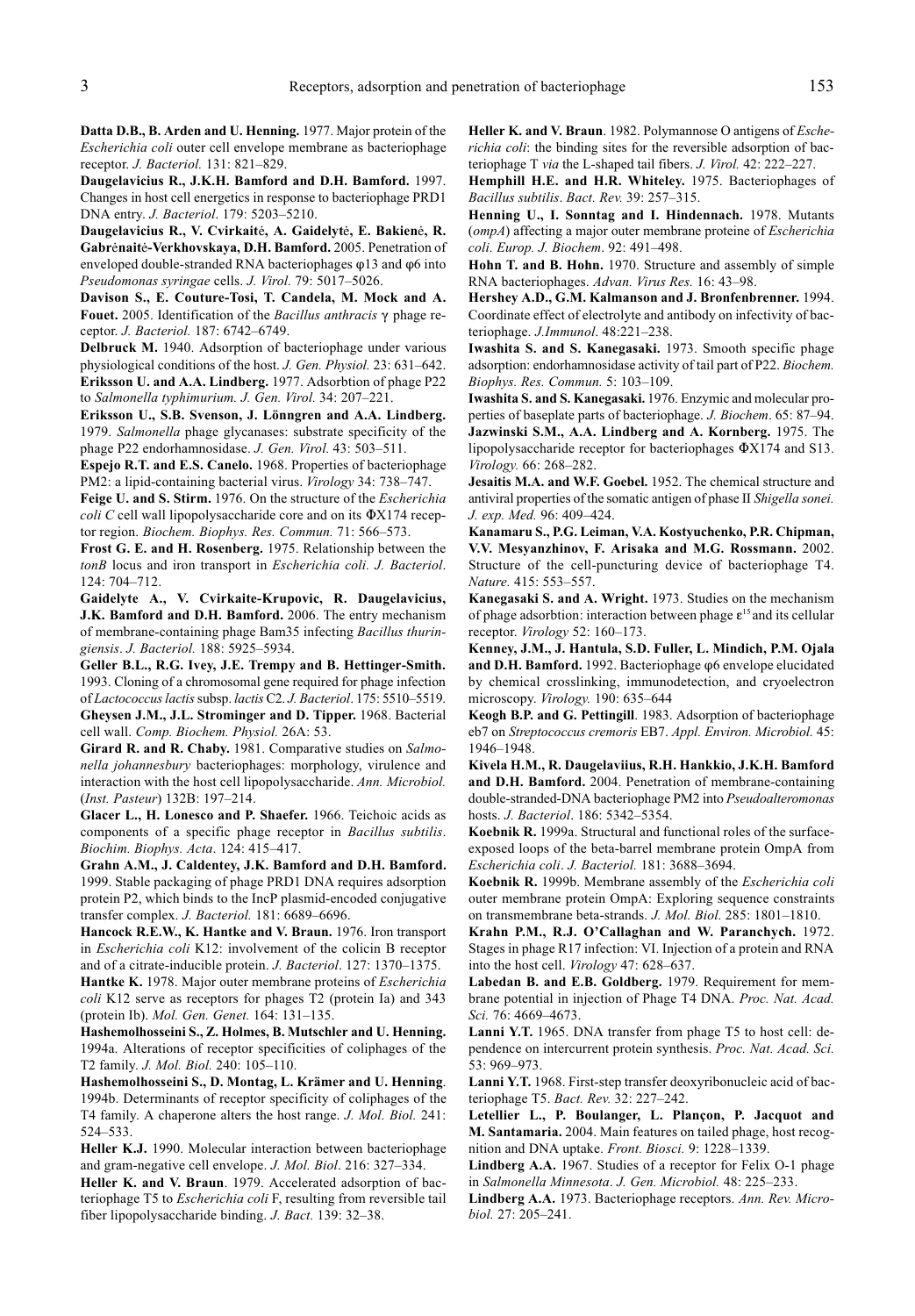Lindberg A.A. and C.G. Hellerovist. 1971. Bacteriophage attachment sites, serological specifity and chemical composition of the lipopolysaccharides of semi-rough and rough mutants of Salmonella typhimurium. J. Bact. 105: 67-61.

Lindberg A.A., R. Wollin, P. Gemski and J.A. Wohlhieter. 1978. Interaction between bacteriophage Sf6 and Shigella flexneri. J. Virol. 27: 38-44.

Lotz W. 1977. Bacteriophage  $7-7-1$  adsorbs to the complex flagella of Rhizodium lupine H13-3 / W. Lotz, G. Acker, R. Schmitt/ / J. Gen. Virol. Vol. 34.  $-p. 9-17$ .

Lovett P. S. 1972. PBP1: a flagella specific bacteriophage mediating transduction in Bacillus pumilis. Virology. 47: 743-752.

Luderitz O., K. Jann and R. Wheat. 1968. Somatic and capsular antigens of gram-negative bacteria. Comp. Biochem. 26A: 105-228. Lundstrom K.H., D.H. Bamford, E.T. Palva and K. Lounatmaa. 1979. Lipid-containing bacteriophage PR4: structure and life cycle. J. Gen. Virol. 43: 538-592.

Lyra C., H. Savilahti and D.H. Bamford. 1991. High frequency transfer of linear DNA containing 50-covalently linked terminal proteins: electroporation of bacteriophage PRD1 genome into Escherichia coli. Mol. Gen. Genet. 228: 65-69.

Manning P.A. and P. Reeves. 1976. Outer membrane of Escherichia coli K12: tsx mutants (resistant to bacteriophage T6 and colicin K) lack an outer membrane protein. Biochem. Biophys. Res. Commun. 71: 466-471.

Manning P.A. and P. Reeves. 1978. Outer membrane of Escherichia coli K12: isolation of a common receptor protein for bacteriophage T6 and colicin K. Mol. Gen. Genetics. 158: 279-286.

Meynell G.G. and A.M. Lawn. 1968. Filamentous phages specific for the I sex factor. Nature 217: 1184-1186.

Michael J.G. 1968. The surface antigen and phage receptors in Escherichia coli B. Proc. Soc. Exp. Biol. (N. Y.) 128: 434-438.

Mindich L., D. Bamford, T. McGraw and G. Mackenzie. 1982. Assembly of bacteriophage PRD1: particle formation with wildtype and mutant viruses.  $J.$  Virol. 44: 1021-1030.

Mindich L. and J. Lehman. 1979. Cell wall lysin as a component of the bacteriophage φ6 virion. J. Virol. 30: 489-496.

Molineux I.J. 2001. No syringes please, ejection of phage T7 DNA from the virion is enzyme driven. Mol. Microbiol. 40: 1-8. Molineux I.J. 2005. The T7 Group, pp. 277-301. In: R. Calendar (ed). The Bacteriophages. Oxford University Press, New York.

Montag D., S. Hashemolhosseini and U. Henning. 1990. Receptor-recognizing protein of T-even type bacteriophages. The receptor-recognizing area of proteins 37 of phages T4, Tula and Tulb. J. Mol. Biol. 216: 327-334.

Montag D., I. Riede, M.L. Eschbach, M. Degen and U. Henning. 1987. Receptor-recognizing proteins of T-even type bacteriophages. Constant and hypervariable regions and an unusual case of evolution. *J. Mol. Biol.* 196: 165-174.

Monteville M.R., B. Ardestani and B.L. Geller. 1994. Lactococcal bacteriophages require host cell wall carbohydrate and a plasma membrane protein for adsorption and ejection of DNA. Appl. Environ. Microbiol. 60: 3204-3211.

Moody M.F. 1973. Sheath of bacteriophage T4. III. Contraction mechanism deduced from partially contracted sheaths. J. Mol. Biol.  $80: 613 - 635.$ 

Murayama Y., S. Kotani and K. Kato. 1968. Solubilization of phage receptor substances from cell walls of Staphylococcus aureus (strain Copenhagen) by cell wall lytic enzymes. Biken. J. 11: 269.

Nakae T. 1976. Identification of the outer membrane protein of E. coli that produces transmembrane channel in reconstituted vesicle membranes. Biochem. Biophys. Res. Com. 71: 877-884.

Nikaido H. 2003. Molecular basis of bacterial outer membrane permeability revisited. Microbiol. Mol. Biol. Rev. 67: 593-656.

Olsen R.H., J. Siak and R.H. Gray. 1974. Characteristics of PRD1, a plasmid-dependent broad host range DNA bacteriophage. J. Virol. 14: 689-699.

Park B.H. 1956. An enzyme produced by a phage-host cell system: I. The properties of a Klebsiella phage. Virology 2: 711-718. Pate J.L., S.J. Petzold and T.H. Umbreit. 1973. Two flagellotropic phages and one pilus-specific phage active against Asticcacaulis biprosthecum. Virology 94: 21-37.

Peisajovich S.G. and Y. Shai. 2002. New insights into the mechanism of virus-induced membrane fusion. Trends Biochem. Sci. 27: 183-190.

Picken R.N. and I.R. Beacham. 1977. Bacteriophage resistant mutant of Escherichia coli K12. Location of receptors within the lipopolysaccharide. J. Gen. Microbiol. 102: 305-318.

Prehm P. and K. Jann. 1976. Enzymatic action of coliphage  $\Omega$ 8 and its possible role in infection. J. Virol. 19: 940–949.

Prehm P., B. Jann, K. Jann, G. Schmidt and S. Stirm. 1976. On a bacteriophage T3 and T4 receptor region within the cell wall lipopolysaccharide of Escherichia coli B. J. Mol. Biol. 101: 277-281.

Quiberoni A. and J.A. Reinheimer. 1998. Physicochemical characterization of phage adsorption to Lactobacillus helveticus ATCC 15807 cells. J. Appl. Microbiol. 85: 762-768.

Raisanen L., C. Draing, M. Pfitzenmaier, K. Schubert, T. Jaakonsaari, S. von Aulock, T. Hartung and T. Alatossava. 2007. Molecular interaction between lipoteichoic acids and Lactobacillus delbrueckii phages depends on D-alanyl and  $\alpha$ -glucose substitution of poly(glycerophosphate) backbones. J. Bacteriol. 189: 41354140.

Rakieten M.L. and T.L. Rakieten. 1937. Relationship between staphylococci and bacilli belonging to the subtilis group as shown by bacteriophage adsorbtion. *J. Bact.* 34: 285–300.

Randall-Hazelbauer L., M. Schwartz. 1973. Isolation of the bacteriophage lambda receptor from Eschericia coli. J. Bacteriol. 116: 1436-1446.

Reske K., B. Wallenfels and K. Jann. 1973. Enzymatic degradation of O-antigenic lipopolysaccharides by a coliphage  $\Omega$ 8. Europ. J. Biochem. 36: 167-171.

Riede I., M. Degen and U. Henning. 1985. The receptor specificity of bacteriophages can be determined by a tail fiber modifying protein. Embo. J. 4: 2343-02346.

Roberts J.W. and J.E.A. Steitz. 1967. The reconstitution of infective bacteriophage R17. Proc. Nat. Acad. Sci. USA 58: 1416-1421. Romantschuk M. and H. Bamford. 1985. Function of pili in bacteriophage  $\varphi$ 6 penetration. J. Gen. Virol. 66: 2461-2469.

Rydman P.S., J. Caldentey, S.J. Butcher, S.D. Fuller, T. Rutten and D.H. Bamford. 1999. Bacteriophage PRD1 contains a labile receptor-binding structure at each vertex. J. Mol. Biol. 291: 575–587. Rydman P.S. and D.H. Bamford. 2000. Bacteriophage PRD1 DNA entry uses a viral membrane-associated transglycosylase activity. Mol. Microbiol. 37: 356-363.

Schafer A., A. Geis, H. Neve and M. Teuber. 1991. Bacteriophage receptors of Lactococcus lactis subsp. diacetylactis F7/2 and Lactococcus lactis subsp. cremoris Wg2-1. FEMS Microbiol. Lett. 78: 69-74.

Schlesinger M. 1932. Adsorption of bacteriophages to homologous bacteria. II. Quantitative investigation of adsorption velocity and saturation. Estimation of the particle size of the bacteriophage. Immunitaetsforschung. 114: 149-160.

Schweizer M. and U. Henning. 1977. Action of a major outer cell envelope membrane protein in conjugation of Escherichia coli. J. Bacteriol. 129: 1651-1652.

Scurray R.A., E.W. Hancock and P. Reeves. 1974. Con-mutants: class of mutants of Escherichia coli K12 lacking a major cell wall protein and defective in conjugation and adsorbtion of a bacteriophage. J. Bacteriol. 119: 726-735.

Sillankorva S., R. Oliveira, M.J. Vieira, I. Sutherland and J. Azeredo. 2004. Pseudomonas fluorescens infection by bacteriophage US1: the influence of temperature, host growth phase and media. FEMS Microbiol. Lett. Vol. 241: 13-20.

Shade S.Z., J. Adler and H. Ris. 1967. How bacteriophage  $\chi$ attack motile bacteria. J. Virol. 1: 599-609.

Shaw D.R.D. and A.N. Chatterjee. 1971. O-acetyl groups as component of the bacteriophage receptor on Staphylococcus aureus cell wall. J. Bact. 108: 584-585.